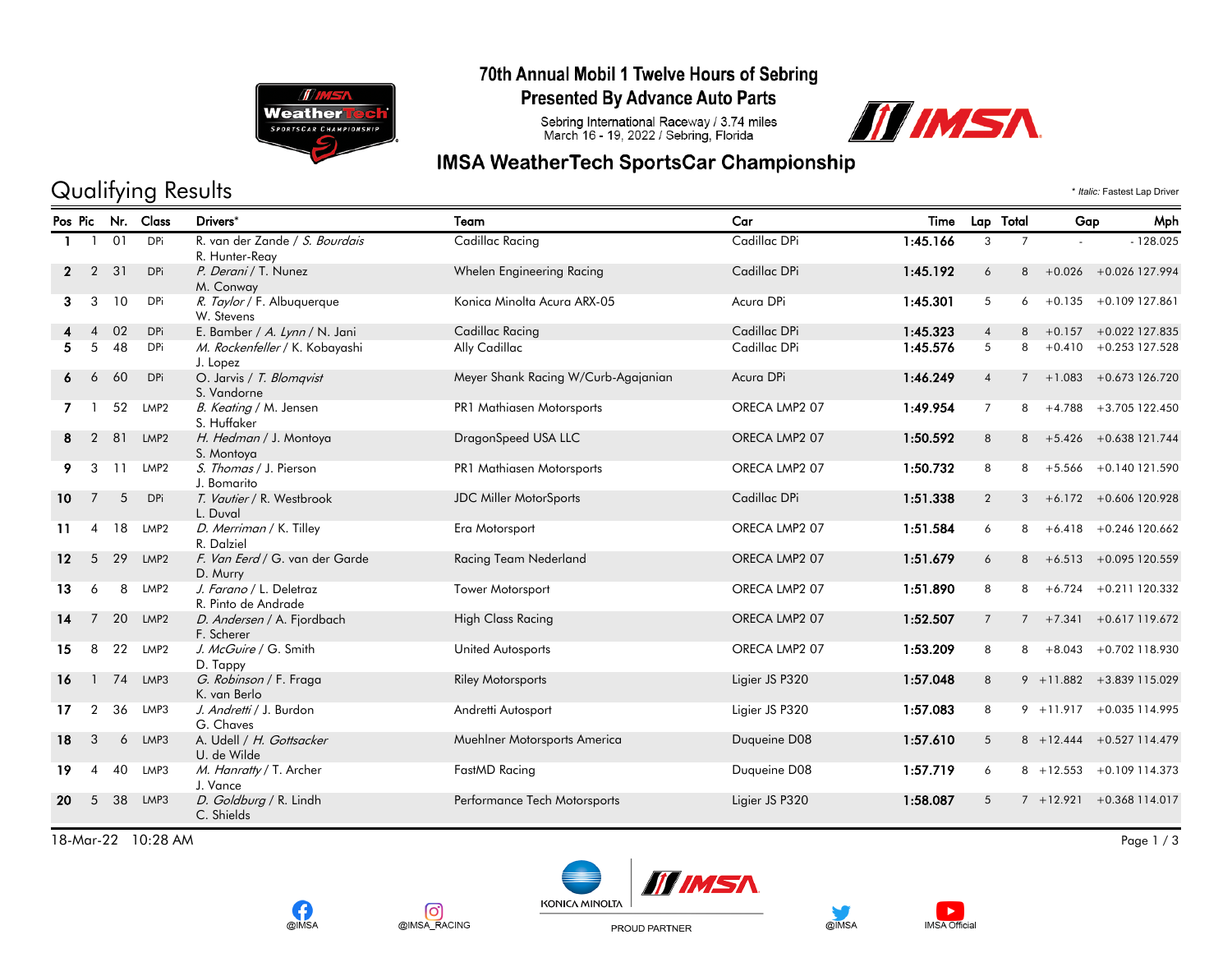

# 70th Annual Mobil 1 Twelve Hours of Sebring

**Presented By Advance Auto Parts** 

Sebring International Raceway / 3.74 miles<br>March 16 - 19, 2022 / Sebring, Florida

# III IMSA

# **IMSA WeatherTech SportsCar Championship**

# Qualifying Results  $\cdot$  *Italic:* Fastest Lap Driver

|                 |                          |                | Pos Pic Nr. Class | Drivers*                                    | Team                             | Car                                   | Time     | Lap Total      | Gap          | Mph                          |
|-----------------|--------------------------|----------------|-------------------|---------------------------------------------|----------------------------------|---------------------------------------|----------|----------------|--------------|------------------------------|
| 21              | 6                        |                | 54 LMP3           | J. Bennett / C. Braun / G. Kurtz            | <b>CORE Autosport</b>            | Ligier JS P320                        | 1:58.717 | 5              | $9 + 13.551$ | +0.630 113.412               |
| 22              |                          |                | 62 GTDPRO         | D. Serra / D. Rigon / E. Cheever            | Risi Competizione                | Ferrari 488 GT3                       | 1:59.414 | 6              |              | 7 +14.248 +0.697 112.750     |
| 23              | $\overline{2}$           |                | 63 GTDPRO         | M. Mapelli / A. Caldarelli<br>M. Bortolotti | TR3 Racing                       | Lamborghini Huracan GT3               | 1:59.431 | $\overline{4}$ |              | $6 + 14.265 + 0.017$ 112.734 |
| 24              | $\mathbf{1}$             | 16             | <b>GTD</b>        | R. Hardwick / Z. Robichon<br>J. Heylen      | Wright Motorsports               | Porsche 911 GT3R                      | 1:59.763 | 6              |              | 7 +14.597 +0.332 112.421     |
| 25              | $\overline{7}$           | 33             | LMP3              | J. Barbosa / M. Jakobsen<br>L. Willsey      | Sean Creech Motorsport           | Ligier JS P320                        | 1:59.781 | 8              |              | $9 + 14.615 + 0.018112.404$  |
| 26              | 2                        | 96             | <b>GTD</b>        | R. Foley / B. Auberlen<br>M. Dinan          | <b>Turner Motorsport</b>         | <b>BMW M4 GT3</b>                     | 1:59.788 | $\overline{4}$ |              | $5 + 14.622 + 0.007112.398$  |
| 27              | 3                        | 57             | <b>GTD</b>        | R. Ward / P. Ellis / M. Dienst              | Winward Racing                   | Mercedes-AMG GT3                      | 1:59.848 | 6              | $7 + 14.682$ | +0.060 112.342               |
| 28              | $\overline{A}$           |                | <b>GTD</b>        | B. Sellers / M. Snow<br>E. Johansson        | Paul Miller Racing               | <b>BMW M4 GT3</b>                     | 1:59.898 | 6              |              | $7 + 14.732 + 0.050112.295$  |
| 29              | 5                        | 47             | <b>GTD</b>        | R. Lacorte / G. Sernagiotto<br>A. Fuoco     | Cetilar Racing                   | Ferrari 488 GT3                       | 1:59.917 | 6              |              | $7 + 14.751 + 0.019112.277$  |
| 30              | 3                        |                | 3 GTDPRO          | A. Garcia / J. Taylor<br>N. Catsburg        | Corvette Racing                  | Chevrolet Corvette C8.R<br><b>GTD</b> | 1:59.927 | 5              | $6 + 14.761$ | $+0.010$ 112.268             |
| 31              | $\boldsymbol{\varDelta}$ |                | 23 GTDPRO         | R. Gunn / A. Riberas<br>M. Martin           | Heart of Racing Team             | Aston Martin Vantage GT3              | 1:59.957 | 6              |              | 7 +14.791 +0.030 112.239     |
| 32 <sub>2</sub> | 5                        |                | 9 GTDPRO          | M. Campbell / M. Jaminet<br>F. Nasr         | <b>Pfaff Motorsports</b>         | Porsche 911 GT3R                      | 1:59.982 | 5              |              | $6 + 14.816 + 0.025112.216$  |
| 33              | 6                        |                | 14 GTDPRO         | J. Hawksworth / B. Barnicoat<br>A. Telitz   | VasserSullivan                   | Lexus RC F GT3                        | 2:00.002 | 6              |              | $7 + 14.836 + 0.020112.197$  |
| 34              |                          |                | 24 GTDPRO         | P. Eng / M. Wittmann<br>N. Yelloly          | <b>BMW M Team RLL</b>            | BMW M4 GT3                            | 2:00.031 | $\overline{4}$ |              | $5 + 14.865 + 0.029112.170$  |
| 35              | 6                        | 32             | <b>GTD</b>        | M. Skeen / S. McAleer<br>D. Juncadella      | Gilbert Korthoff Motorsports     | Mercedes-AMG GT3                      | 2:00.176 | 6              |              | $7 + 15.010 + 0.145112.035$  |
| 36              | $\overline{7}$           | 21             | GTD               | S. Mann / L. Perez Companc<br>T. Vilander   | AF CORSE                         | Ferrari 488 GT3                       | 2:00.203 | 6              |              | 7 +15.037 +0.027 112.010     |
| 37              | 8                        | 30             | LMP3              | A. Balogh / G. Grist<br>D. Dickerson        | Jr III Racing                    | Ligier JS P320                        | 2:00.230 | 8              |              | $9 + 15.064 + 0.027111.985$  |
| 38              | 8                        |                | 25 GTDPRO         | C. De Phillippi / J. Edwards<br>A. Farfus   | <b>BMW M Team RLL</b>            | <b>BMW M4 GT3</b>                     | 2:00.460 | $\overline{4}$ |              | $5 + 15.294 + 0.230111.771$  |
| 39              | 9                        | 13             | LMP3              | O. Fidani / K. Wittmer / L. Kern            | <b>AWA</b>                       | Duqueine D08                          | 2:00.487 | 6              | $8 + 15.321$ | +0.027 111.746               |
| 40              | 9                        |                | 93 GTDPRO         | A. Harrison / K. Marcelli<br>T. Lona        | Racers Edge Motorsports with WTR | Acura NSX GT3                         | 2:00.605 | 5              |              | $6 + 15.439 + 0.118111.636$  |
| 41              | 10                       | $\overline{7}$ | LMP3              | M. Kvamme / A. Mantella<br>M. Bell          | Forty7 Motorsports               | Duqueine D08                          | 2:00.624 | 5              | $7 + 15.458$ | +0.019 111.619               |

18-Mar-22 10:28 AM Page 2 / 3